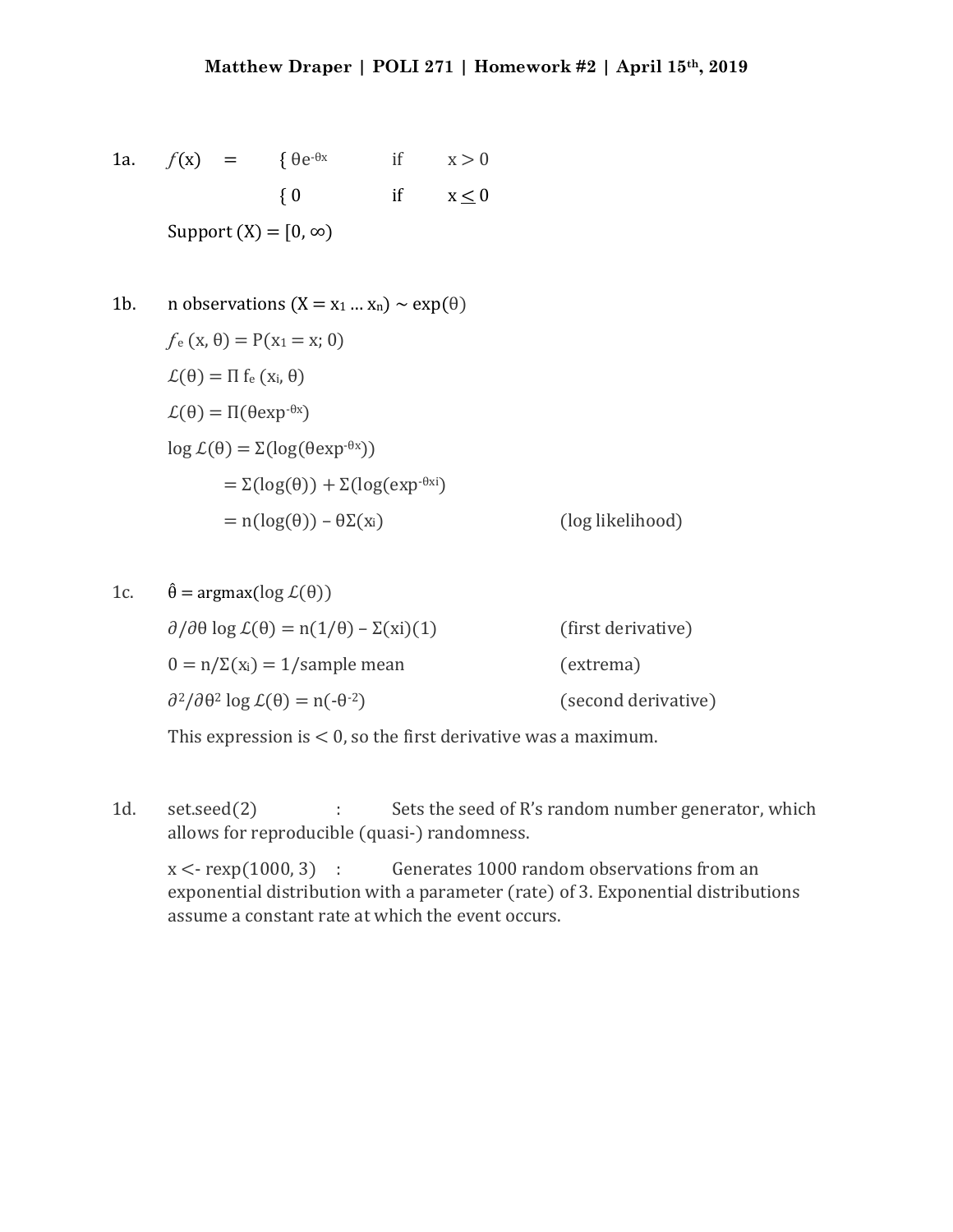2a. 
$$
X_n \sim N(\mu, \sigma^2) = 1/\sqrt{(2\pi \sigma^2)^*} ((exp(-x-\mu)^2)/2 \sigma^2)
$$
  
\n $f(x, \mu, \sigma^2) = 1/\sqrt{(2\pi \sigma^2)^*} ((exp(-x-\mu)^2)/2 \sigma^2)$   
\nAssuming  $\mu$  is fixed  $(X = x_1 ... x_n)$ :  
\n $\mathcal{L}(\sigma^2) = \hat{\Pi}(1/\sqrt{(2\pi \sigma^2)^*} ((exp(-x-\mu)^2)/2 \sigma^2))$   
\n $log(\mathcal{L}(\sigma^2)) = \Sigma log(1/\sqrt{(2\pi \sigma^2)}) - \Sigma (-x-\mu)^2/2 \sigma^2$  (log-likelihood)  
\nSo:  
\n $log(\mathcal{L}(\sigma^2)) = \Sigma log(2\pi \sigma^2)^{-1/2} - 1/(2\pi \sigma^2)^* \Sigma(x_i-\mu)^2$   
\n $= -\frac{1}{2}n log(2\pi \sigma^2) - 1/(2\pi \sigma^2)^* \Sigma(x_i-\mu)^2$   
\n $\frac{\partial}{\partial \sigma^2} log(\mathcal{L}(\sigma^2)) = (-n/2)^* (1/(2\pi \sigma^2))^* (2\pi) + \frac{1}{2} \Sigma(x_i-\mu)^2 * (\sigma^2)^{-2}$   
\n(first derivative)  
\n $0 = (-n/2)^* (1/\sigma^2) + \frac{1}{2} \Sigma(x_i-\mu)^2 + (1/\sigma^2)^2$   
\n $0 = (-n\sigma^2 + \Sigma(x_i-\mu)^2)/(2(\sigma^2)^2)$   
\n $0 = -n\sigma^2 + \Sigma(x_i-\mu)^2$   
\n $\Sigma(x_i-\mu)^2 = n\sigma^2$   
\n $\hat{\sigma}^2 = (\Sigma(x_i-\mu)^2)/n$  (maxima)

This expression is  $< 0$ , so the first derivative was a maximum.

2b. In this case, we don't observe bias, but that's because we held  $\mu$  fixed. If  $\mu$  had not been fixed, we would have lost degrees of freedom  $(n - k - 1)$ . Our expected value would look like this:

$$
E\left[\left(\Sigma(x_i-\mu)^2\right)/n\right] = 1/n * E(x_i - \mu)^2 = 1/n * \Sigma \sigma^2 = \sigma^2 \qquad \text{(holding } \mu \text{ fixed)}
$$
\n
$$
E\left[\left(\Sigma(x_i - xbar)^2\right)/n\right] = 1/n * E(x_i - \mu)^2 = 1/n * \Sigma \sigma^2 = \sigma^2 \quad \text{(variable } \mu\text{)}
$$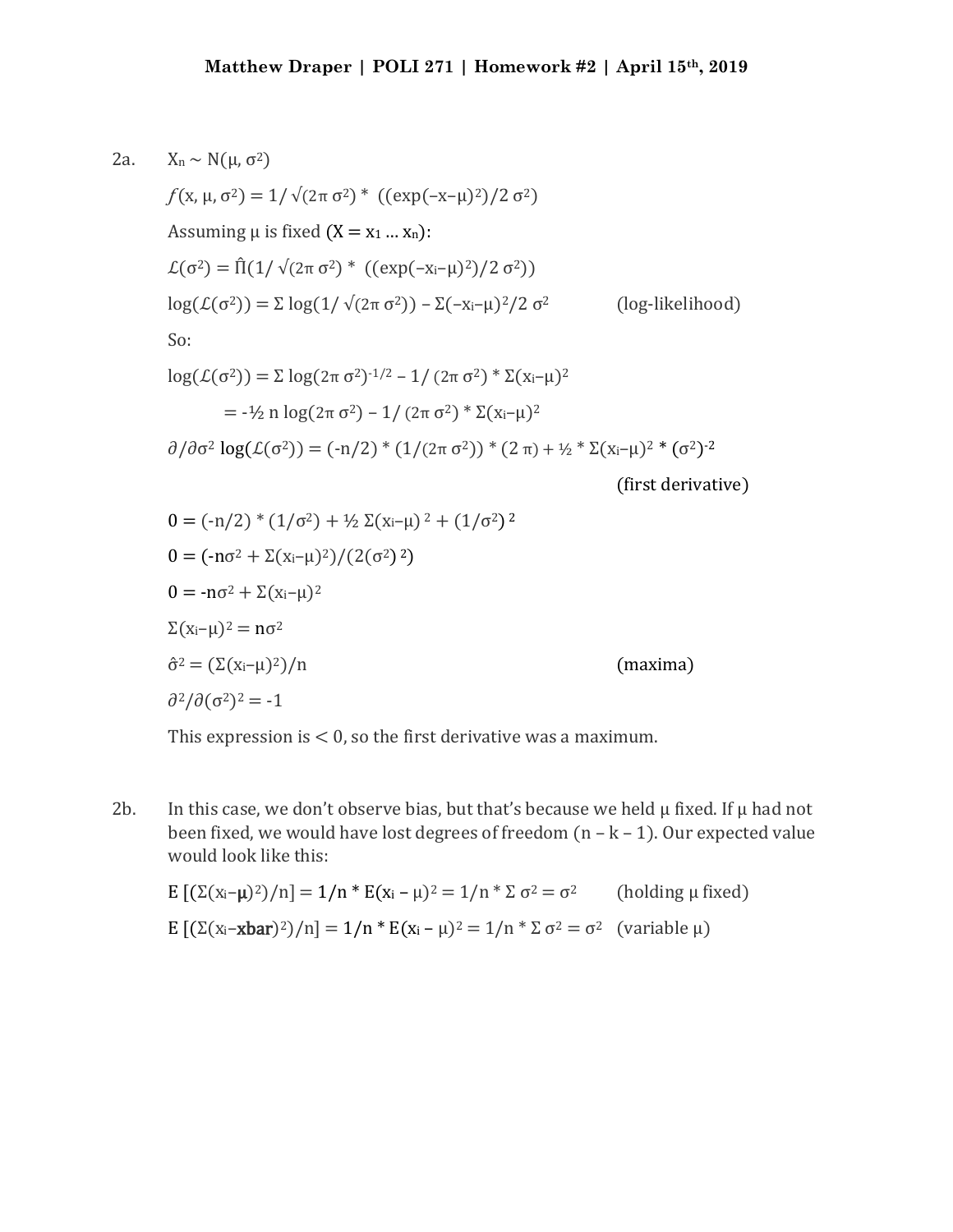## Draper HW 2

## *Matthew Draper*

*April 15, 2019*

```
## Question 1d
set.seed(2)
x < - rexp(1000, 3)
exp.ll <- function(theta,x)
{n <- length(x)
 l < -n*(log(theta)) - (theta*(sum(x))) l}
theta \leq seq(1,5,by=0.001)
l<-1:length(theta)
for (e in 1:(length(theta))) {
 l[e] \leq -exp.l(l(theta[e], x)}
```
plot(theta,l,type='l',ylab='log-likelihood')

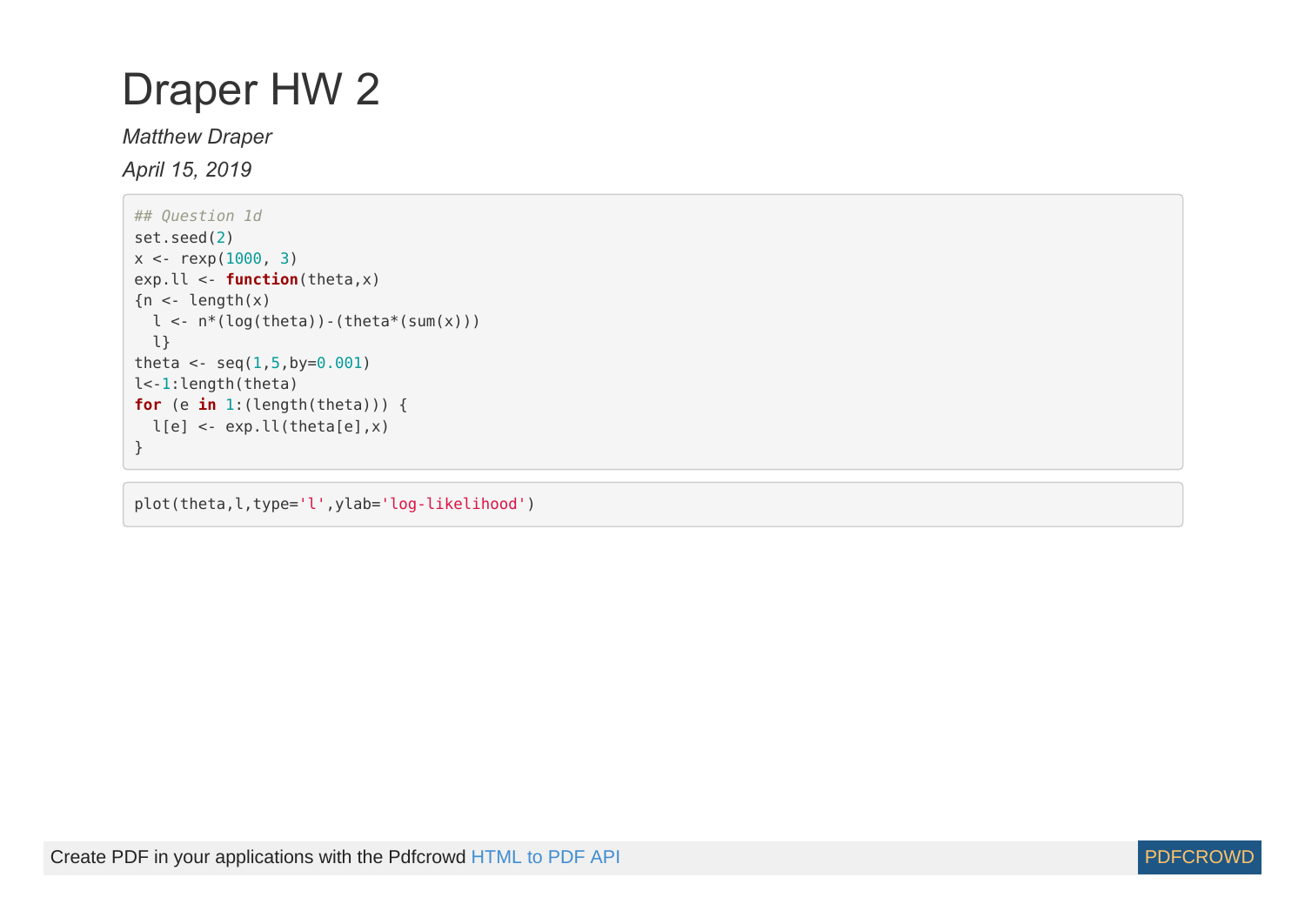

theta

thetahat <- length(x)/sum(x) print("The value of theta hat (given x) is:")

## [1] "The value of theta hat (given x) is:"

print(thetahat)

Create PDF in your applications with the Pdfcrowd [HTML to PDF API](https://pdfcrowd.com/doc/api/?ref=pdf) [PDFCROWD](https://pdfcrowd.com/?ref=pdf) Create PDF in your applications with the Pdfcrowd HTML to PDF API